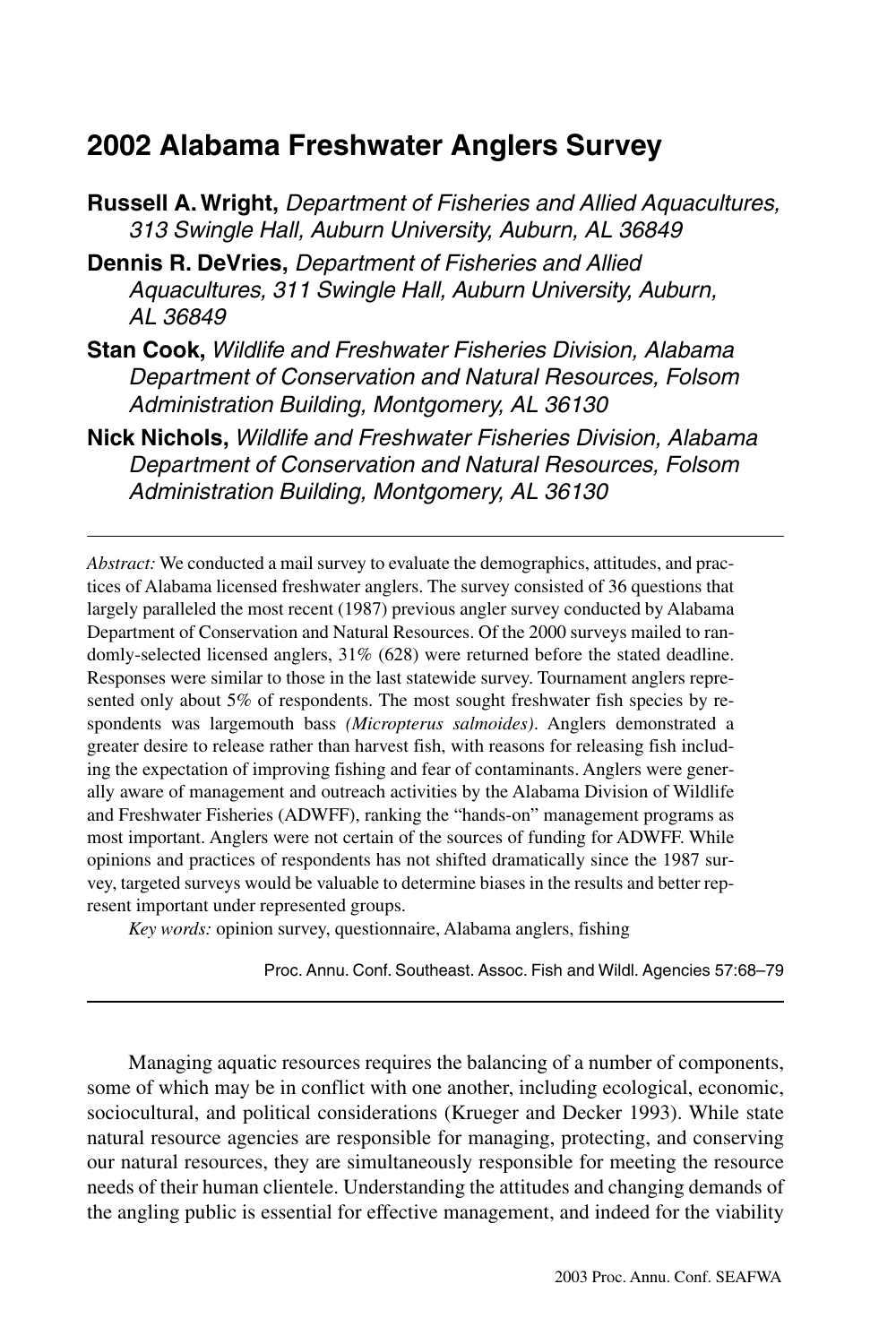of the management agency (see papers in Miranda and DeVries 1996, Knuth and Mc-Mullin 1996).

Typically, surveys of the angling public are taken every few years to determine their attitudes and needs. The last such survey of Alabama's freshwater anglers was conducted in 1987. In the intervening 15 years, attitudes by anglers may have changed and should be re-characterized. For example, catch-and-release angling is now the dominant practice among anglers targeting black basses (Quinn 1996, Weathers et. al 2002). In addition, recent years have seen a shift to a more militant and better-organized approach of anti-angler groups which may have also influenced angler attitudes and behavior. Given such changes in attitudes and practices of anglers and the general public, it may be necessary to modify management practices to address new concerns, or develop additional educational efforts to better inform the public.

# **Methods**

The survey instrument was a mail questionnaire with 36 questions addressing fishing practices, knowledge and opinion of management practices, knowledge and opinion of the Alabama Division of Wildlife and Freshwater Fisheries (ADWFF), and demographics. Questions were generated through discussion with ADWFF personnel to be consistent with the most relevant questions from the 1987 survey and to capture information that may be more relevant today. Included with each mailing was a cover letter from Auburn University, a letter from the Director of ADWFF, and a return-addressed postage-paid envelope. In the cover letter we stated that 15 \$50 gift certificates, 25 \$25 gift certificates, and 50 \$5 gift certificates (no indication was given at which store the gift certificates would be redeemable) would be given to randomly-selected respondents as an incentive to complete and return the survey. This type of incentive has been demonstrated to reduce the non-response rate to surveys (Pollock et al. 1994). Anglers were told to limit their response to activities between 1 July 2001 and 1 July 2002.

We randomly chose 2000 licensed Alabama anglers by generating a list of 2000 random numbers, sorting the license records for all freshwater resident license sales (licenses types included all freshwater licenses, senior citizen fishing licenses, combination fishing and hunting, combination freshwater and saltwater fishing, and handicapped fishing licenses) that occurred between 1 May 2001 and 1 May 2002, as well as all lifetime license holders, and then counting to the randomly-selected angler's license. Consistent with the policies of the Auburn University Committee for Use of Human Subjects, only anglers 19 years of age and older were included in the survey.

The survey was mailed on 14 August 2002. Approximately 1 week after mailing the survey, a reminder card was sent to each of the selected anglers to encourage them to complete and return the survey. After 30 September 2002, randomly-selected respondents were drawn to receive gift certificates, and the remaining respondents were sent thank-you cards.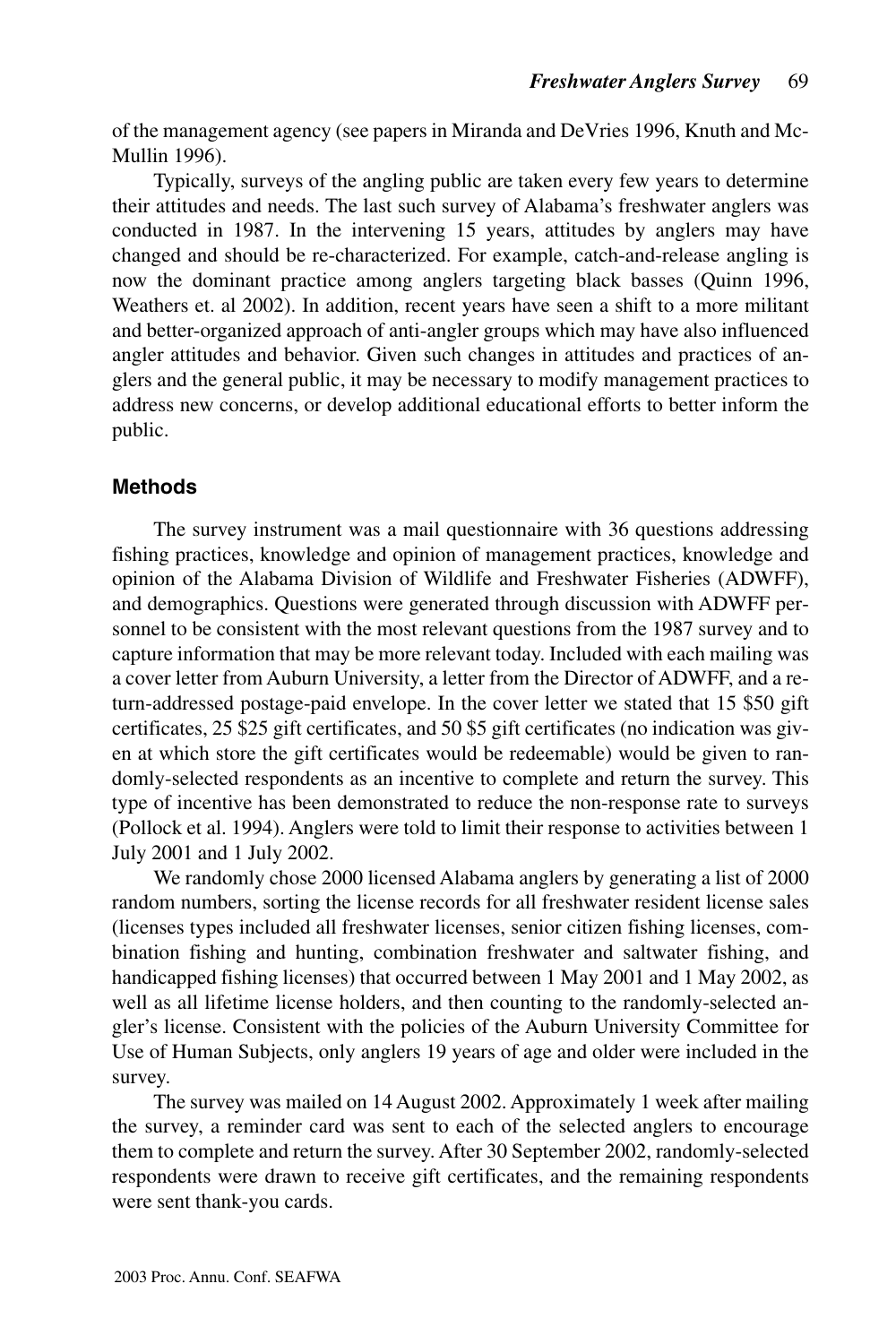#### 70 **Wright et al.Wright et al.**

All statistical analyses were done using SPSS for Windows, release 11.0.1. Categorical responses to selected questions were modeled using binary logistic regression to test the influence of possible influential variables on the response. Chisquared analyses were used to compare observed versus expected frequencies of returns. Continuous data were analyzed using analysis of variance (ANOVA) and multiple-regression techniques.

#### **Results and Discussion**

#### Response and Demographics

Of the 2000 surveys mailed on 14 August 2002, 628 (31%) were returned by 30 September 2002 (our stated deadline) and were therefore included in our analysis. Eight surveys were returned after the deadline the latest arriving on 30 April 2003. This is a particularly low return rate given that the average return rate reported by state fisheries agencies was 57% for mail surveys of this type (Wilde et al. 1996). The low return rate for this survey could be due to several causes including general apathy by the angling public. However, return rate may have been lower because we were able to send only a single followup reminder and did not send additional followup mailings of the survey and extra self-addressed stamped envelopes; sending multiple followup reminders and followup mailings of the survey with extra self-addressed stamped envelopes have been shown to significantly increase return rate (Pollock et al. 1994, Hunt and Ditton 1996).

Of those identifying their gender  $(N = 613)$ , 81.4% were male and 18.6% female. The percentage of female respondents was slightly lower than the 23.1% from the 1987 survey. Approximately 84% of the respondents identified their ethnic/racial status as Caucasian  $(N = 501$  of 596) with lower percentages of African American (7%), Native American (6%), and mixed heritage (2%). Other categories (Asian, Hispanic/Latino) included  $\langle 1\% \rangle$  of respondents. Census estimates of the ethnic/racial makeup of Alabama's citizens indicates that non-Hispanic/Latino Caucasians and African Americans account for 70% and 26% of the population, respectively (U.S. Census Bureau 2003). Chi-squared tests of the expected versus observed return rate suggests that Caucasians were over-represented ( $\chi^2$  = 16.8, *P* < 0.005) while African Americans were under-represented in the responses to this survey relative to the population at large ( $\chi^2$  = 82.3, *P* < 0.005). The 2001 National Survey of Fishing, Hunting, and Wildlife-Associated Recreation (U.S. Department of the Interior 2001) estimated that African Americans composed about 12% of Alabama's anglers without separating those who fish in freshwater versus saltwater. Unfortunately, we cannot determine the rate of participation in angling or relative return rate of the survey by individual ethnic/racial group because such information is not available on the fishing license. The low numbers of non-Caucasian respondents compromises our ability to characterize the attitudes and practices of these groups with this survey. Targeted surveys using in-person or telephone interviews would be needed to determine any bias in return rate (Brown 1991, Pollock et al. 1994, Bray et al. 1996).

The average age of the respondents was  $43.6 \pm 0.5$  years (mean  $\pm 1$  SE). For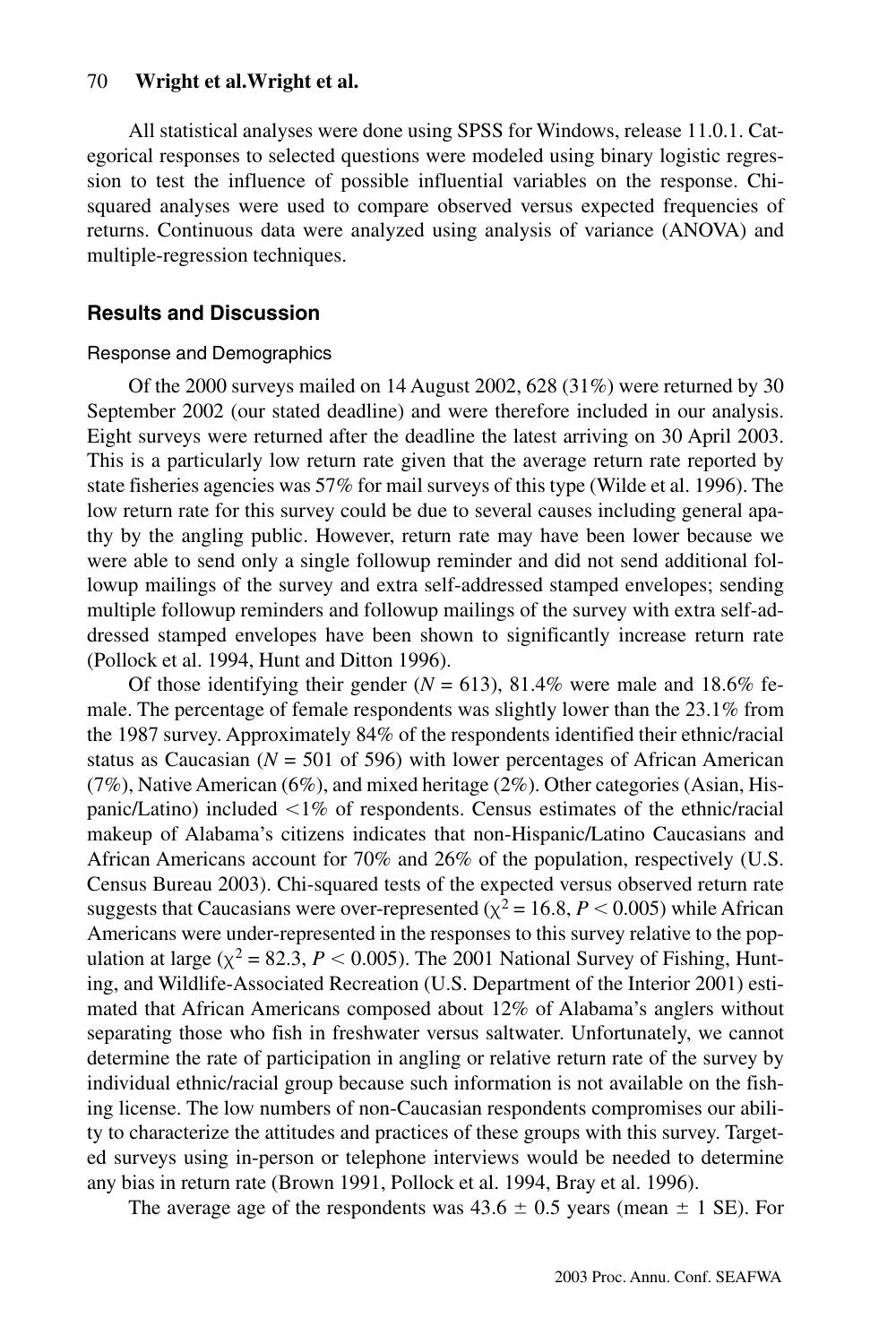

**Figure 1.** Percentage of respondents to the 2002 Alabama freshwater angler survey (gray bars) whose ages were within each of the indicated 10-year age groups, along with the results from respondents to the 1987 survey (dark bars).

those older than 25 (the only age groups for which we have comparable data), comparison between the 1987 and the present survey suggests a slight shift toward older anglers in the population (Fig. 1). The average age of males and females responding was 43.8 and 42.5 years, respectively. The modal household income bracket reported in 2002 was \$50,000–\$75,000, up from \$12,500–\$25,000 in 1987. This shift in income appears to be due primarily to inflation rather than increased education or a shift in professions since 1987. As in 1987, the most common level of education was 12 years. The top 4 occupations of respondents in the 1987 survey in order of frequency of response were skilled laborer, retired, self-employed, and laborer. The same 4 occupations appear as the top 4 occupations listed in 2002 with a slightly different order, skilled tradesman (laborer), self-employed, laborer, and retired.

Respondents generally were not members of local outdoor sporting organizations, such as sportsman's clubs, community lake organizations, or local bass fishing clubs. Only 23.9% (149 out of 625 responses) indicated affirmatively to any category. Likewise most respondents were not members of national organizations such as Bass Anglers Sportsman's Society (B.A.S.S.), Sierra Club, or Trout Unlimited. Of the 625 respondents to this question, 11% belonged to B.A.S.S., with all other groups having  $<$ 1% of respondents (19% responded affirmatively to belonging to any such national organization). Those indicating "other" included the National Rifle Association, Ducks Unlimited, North American Hunting Club, National Wild Turkey Federation, North American Fishing Club, Coastal Conservation Association, Alabama Wildlife Federation, and Buckmasters, with 17 other groups having 1 response each. The percentage of licensed anglers that owned a pond or small lake was 11%, and 2% paid membership fees to fish a small lake or pond. Of those that responded that they owned a pond, only 4 (0.7%) of all respondents replied that they also paid membership fees to fish a private pond. There is no license requirement in Alabama to fish a private pond; therefore, this survey may under-represent anglers that fish exclusively in private ponds.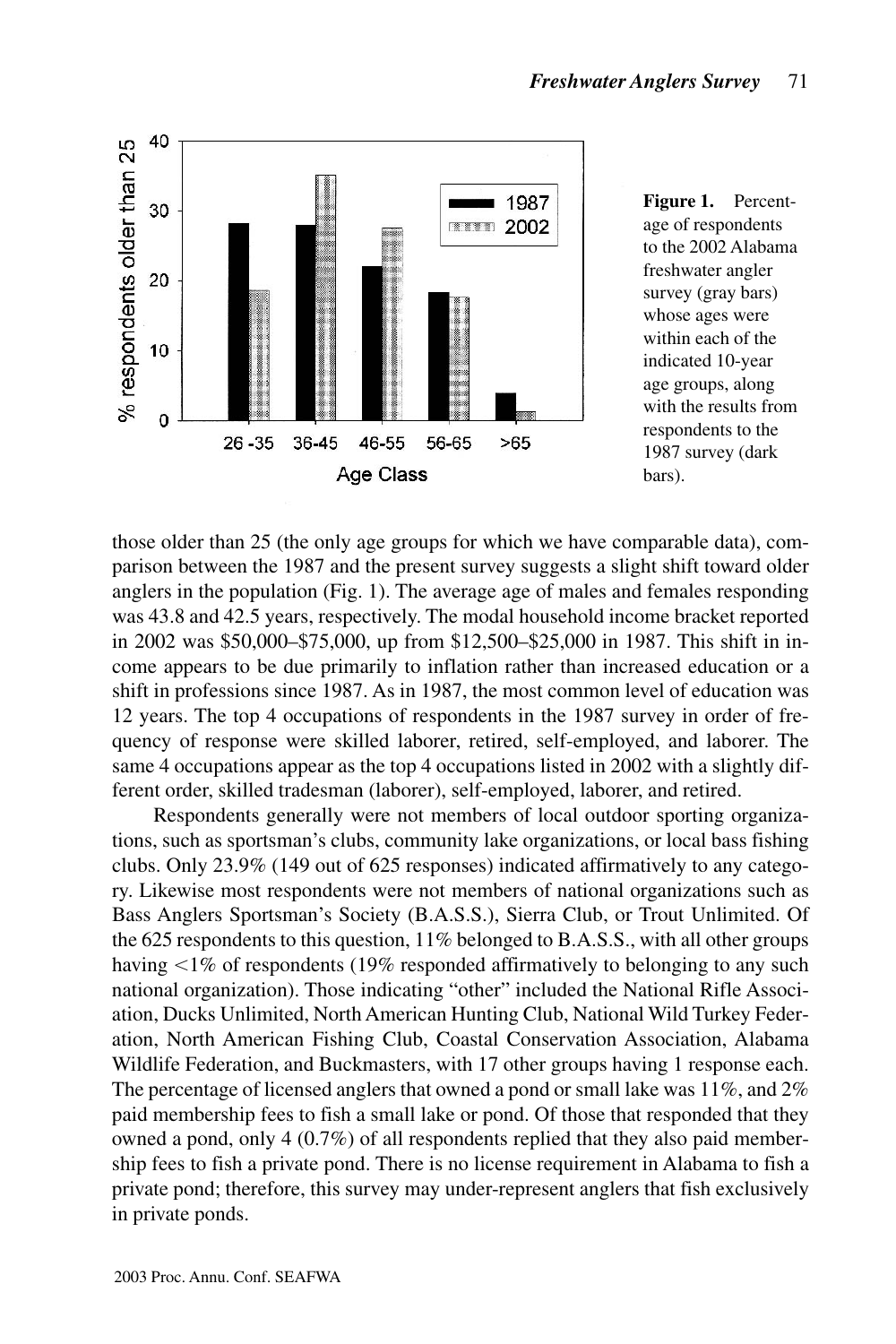### 72 **Wright et al.**

#### Personal Fishing History

To determine how these anglers became involved with fishing, we asked how long they have been anglers and who first introduced them to the activity. Of those responding, 59% said they had been anglers for more than 30 years followed in sequence by 21–30 years (22%), 11–20 years (13%), 6–10 years (4%), 1–5 years (2%), and less than 1 year (0.2%). This trend of most anglers having fished for longer periods of their lives may be due to the survey instrument having been restricted to respondents 19 years of age and older. However, it also does suggest that recruitment into the angling population is relatively limited once individuals have reached their teens. Fathers were overwhelmingly (63%) listed as the individual who first introduced the respondent to fishing, with their first fishing experience most often in a small stream (30%), pond (27%), or river (23%).

#### Expenditures and Trip Frequency

When asked how much money they spent in the previous year on boats, trailers, etc., the median response was \$0, while the average was \$2,157. The average value is somewhat inflated by one angler who reported spending more than \$100,000. Nearly 60% of anglers said that they owned a boat and 96% of boat owners used that boat for angling. The average amount that respondents reported spending on tackle in the previous year was \$339 with a median of \$200. Discount department stores were listed most often as a source of angling equipment (80% of 625 responses) followed by bait shops (29%), specialty sporting goods stores (25%), and catalogues (12%). Anglers often reported multiple sources for equipment. Spending on individual fishing trips averaged \$77 with a median of \$44. When compared in a multiple regression of expenditures as a function of the demographic descriptors of age, education level, income, and whether the respondent was a tournament angler, spending per trip and the amount spent for tackle were positively related to tournament participation and income ( $P < 0.001$ ). Boat and trailer expenditures were correlated with tournament participation as well as with the respondent's age  $(P < 0.01)$ . Tournament anglers reported spending an average of \$6,985 on boats and trailers, \$966 on tackle and bait, and \$150 per fishing trip as compared to \$1,840, \$295, and \$73 respectively for nontournament anglers. While tournament anglers represent a small fraction of the license holders in the state, they may represent a disproportionately large influence on both fishing effort and economic impact.

It is likely that estimates of expenditures on tackle and trips were highly imprecise given that they are probably based on recollections over the past year rather than actual records kept. It is also clear that spending was highly skewed with a few individuals spending large amounts, leading to the median values being much less than the average values.

#### Fishing Practices

The survey addressed several aspects of the choices anglers make with regard to target species, type of water fished, frequency of trips, and catch-and-release angling.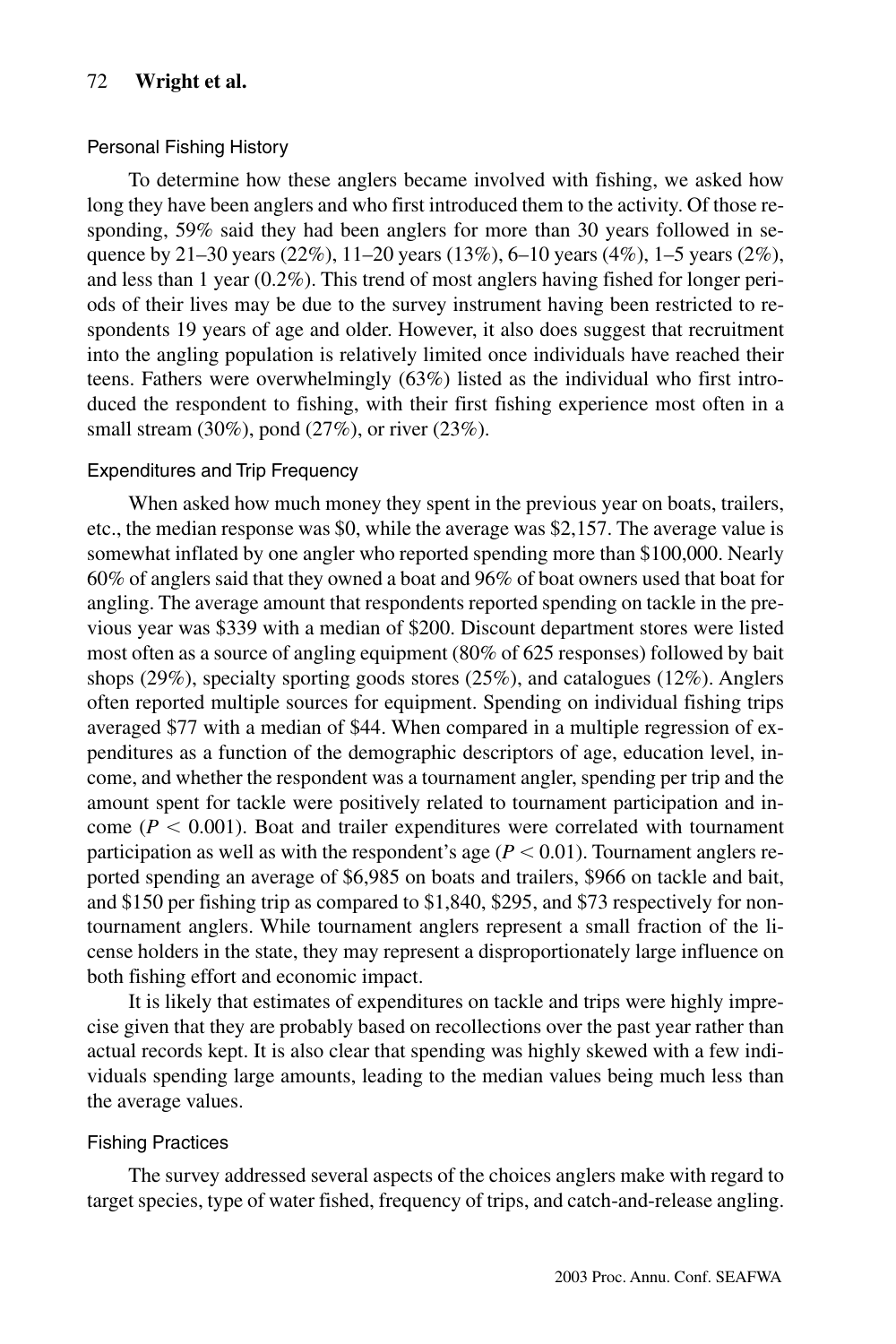



Ninety-nine percent of anglers reported that they fished with rods and reels as opposed to cane poles, trot lines, set lines, and jug lines, and that both live baits and artificial lures were used. The majority of anglers (72%) reported that they normally fished from a boat with fewer reporting that they fish from the bank, pier, or while wading. The majority of anglers (72%) indicated that they fished entirely within Alabama. Those that did fish outside the state listed Florida as the most common place they fished other than Alabama. For those anglers reporting that they fished outside the state, the average number of fishing trips they report taking outside the state was about 5 during the year.

To determine what types of fishing waters were preferred by Alabama anglers, we asked if they had fished at least once in the past year in small creeks or streams, rivers, reservoirs, tailwaters below dams, private ponds, or public fishing lakes (i.e., county lakes). The maximum response was for river fishing, followed in decreasing order by private ponds, small streams, public lakes, reservoirs, and tailwaters. When asked for the number of trips the angler took to each habitat, the average number of fishing trips was highest for small streams. The number of anglers using a habitat multiplied by the average number of trips provides an estimate of the total trips to a particular habitat by all respondents. When we compared the distribution of all trips in various habitats in 2002 with that in 1987, we see an apparent shift away from the use of reservoirs to rivers and creeks/small streams (Fig. 2). However, this comparison may be biased by the fact that we did not ask anglers what specific water body they fished. In the 1987 survey, anglers were asked which specific systems that they routinely fished. Using that information, the biologists that compiled the results could determine whether anglers interpreted the definitions of "river," "small stream," and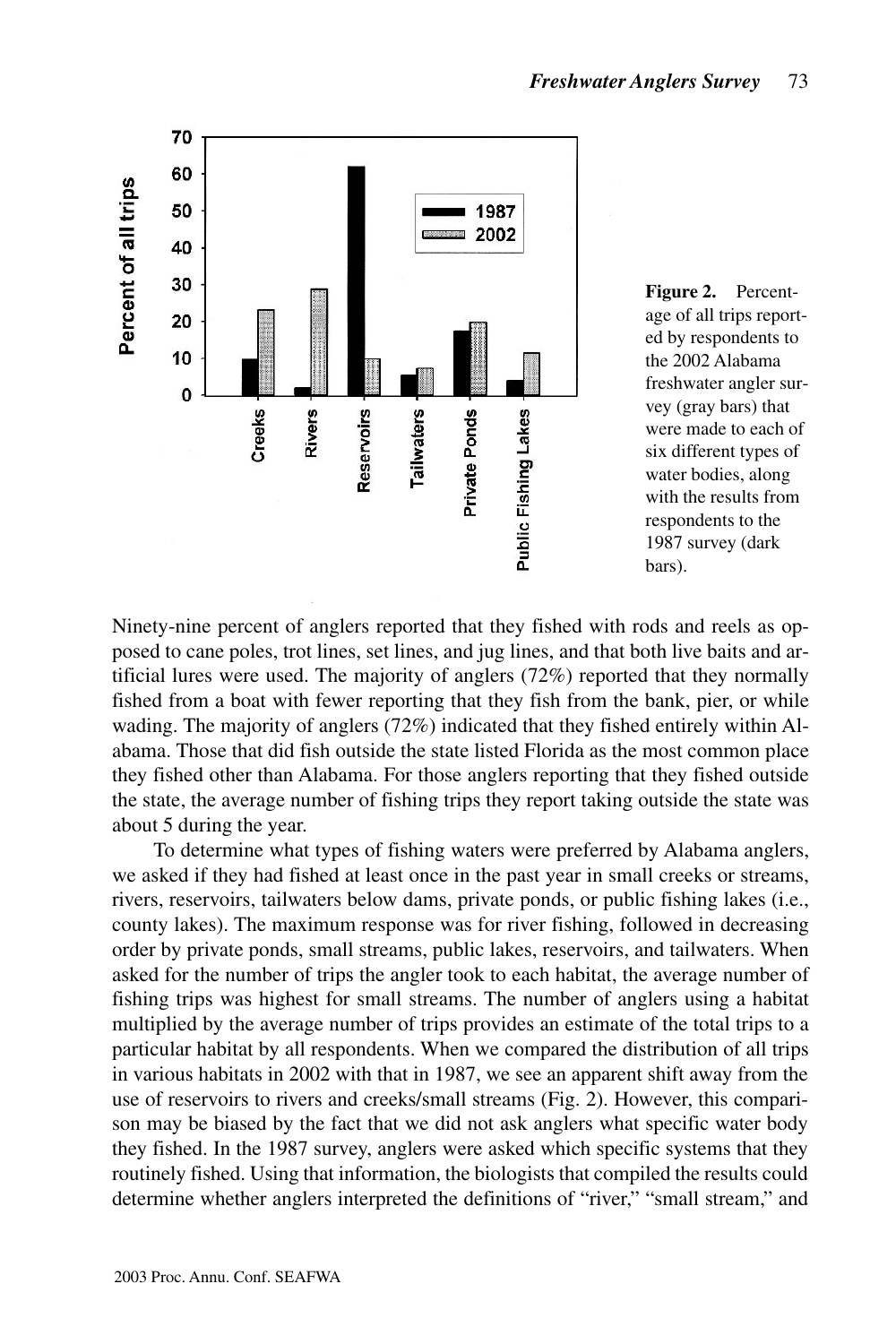"reservoir" correctly. Given that most anglers responded that they fish from a boat, it is highly unlikely that they were fishing in small streams.

Most anglers (69% of 621 responding) replied that they had not fished in saltwater in the previous year. Of those that had fished in saltwater, 28% did not begin any saltwater fishing trip in Alabama, 54% took 1–5 saltwater trips originating in Alabama with relatively few anglers (18%) taking more than 5 saltwater trips originating in Mobile or Baldwin counties (Alabama's only counties bordering on salt water). When asked to characterize the percentage of fishing they did in the previous year that occurred in saltwater, 88% indicated that saltwater fishing represented 5% or less of their angling effort in the previous year.

The fish that were preferred by anglers did not change since the 1987 survey. The overall order of preference was largemouth bass, crappie (*Pomoxis* spp.), catfish (Ictaluridae), bream (*Lepomis* spp.), and striped bass (*Morone saxatilis* and hybrids) (Fig. 3). Nationally anglers report a similar rank in species preference (U.S. Department of the Interior 2001). This order of preference was also evident in our survey when the anglers listed the fish they targeted according to the type of water fished. Largemouth bass was the primary quarry in each of the habitat types except tailwaters where catfish were the most sought fish. Given that tournament angling for black basses has generally increased over recent years (Kerr and Kamke 2003), one might think that the preference for largemouth bass is driven by large numbers of tournament anglers in the survey. However, when asked if they were active tournament anglers, only 6% responded affirmatively. Those that identified themselves as tournament anglers reported that they entered an average of 11.9 tournaments in the previous year. The majority of tournaments were directed at black bass. Tournament anglers were among the most active and avid anglers surveyed as demonstrated not only by the number of tournaments they entered, but also by their expenditures. Unfortunately, our sample of tournament anglers was too small to adequately assess their attitudes and needs. A targeted survey of this group would be valuable.

Anglers demonstrated a reluctance to harvest the fish they caught. Nearly half (48%) of the 375 responding anglers targeting largemouth bass reported seldom keeping the fish they caught up from 26% that responded similarly in 1987 (Fig. 4). Anglers were less reluctant to keep crappie, bream, or catfish than largemouth bass. In fact, catfish and crappie were indicated to be the favorite freshwater fish to eat. For those that did not choose to eat their catch, belief that releasing fish improves fishing was the most common reason given (*N* = 214), followed by fear of contamination (*N*  $= 139$ ), cleaning fish being too much trouble ( $N = 69$ ), and dislike of fish ( $N = 20$ ). Some of the more frequent other reasons that anglers gave for not keeping the fish included, too few or too small fish caught  $(N = 17)$ , keep some but release others depending on the waters ( $N = 11$ ), gave them away ( $N = 6$ ), fished only for fun ( $N = 5$ ), and being allergic to fish  $(N = 3)$ . The minimum size of fish that an angler would consider keeping also increased from 1987 to 2002 for largemouth bass, crappie, and bream (Fig. 5). For largemouth bass the average smallest fish they would keep according to the 1987 survey was 9.4 inches, and this increased to 13.3 inches in the 2002 survey. The increase for crappie was from 6.5 inches in 1987 to 9.4 inches in 2002, while for bream the average smallest fish kept in 1987 was 4.8 inches and was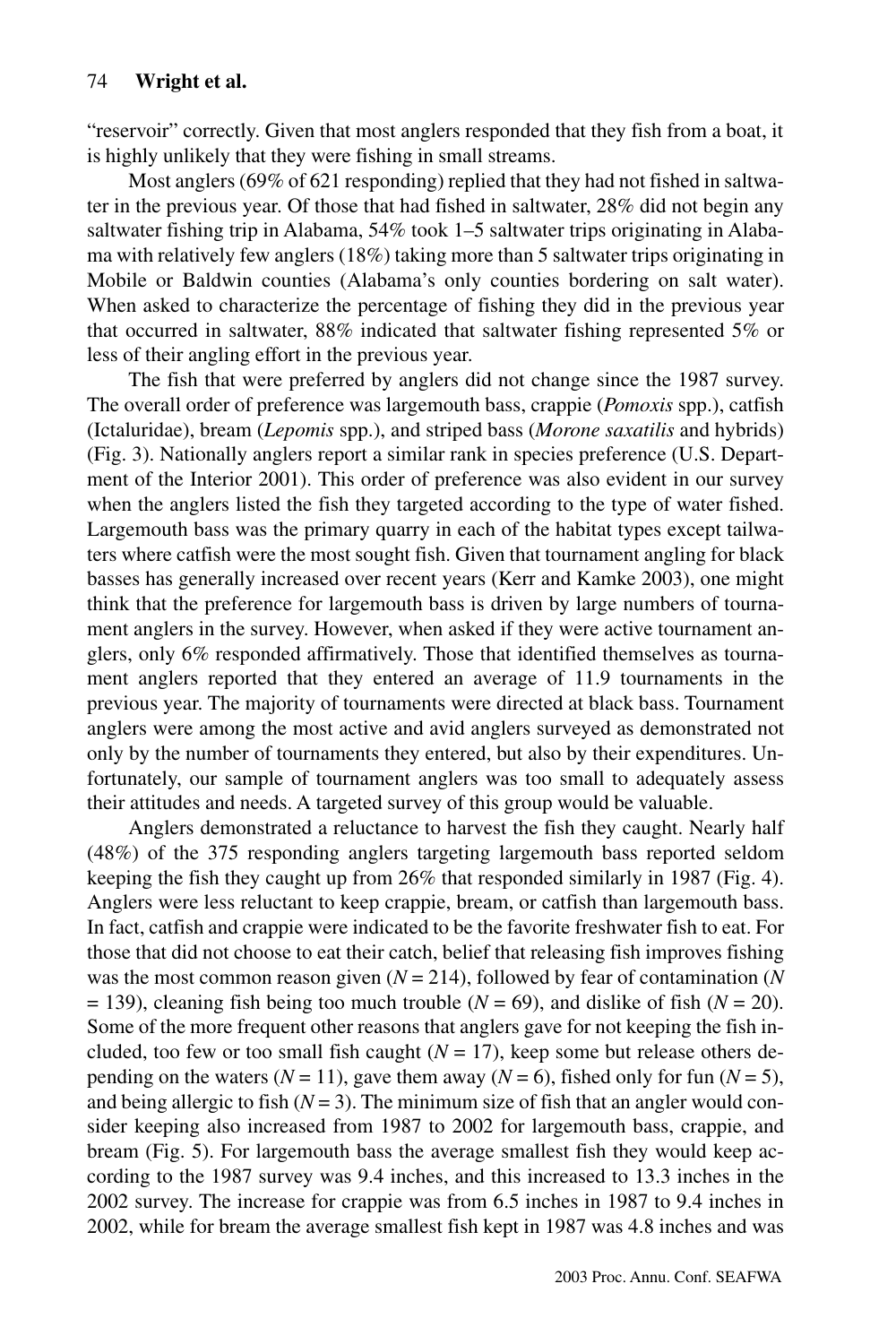

#### **Figure 3.** Percentage of the total number of responses that were provided when asked to name the favorite fish for which the respondents fished.



**Figure 4.** Percentage of respondents to the 2002 Alabama freshwater angler survey (gray bars) who indicated that they would seldom keep the indicated species, along with a comparison for largemouth bass from the 1987 survey results (dark bar).



**Figure 5.** The average  $(± 1 SE)$  minimum size of fish that respondents reported being willing to keep for largemouth bass, crappie, bream, and catfish. The values in parentheses represent the number of respondents for that particular species.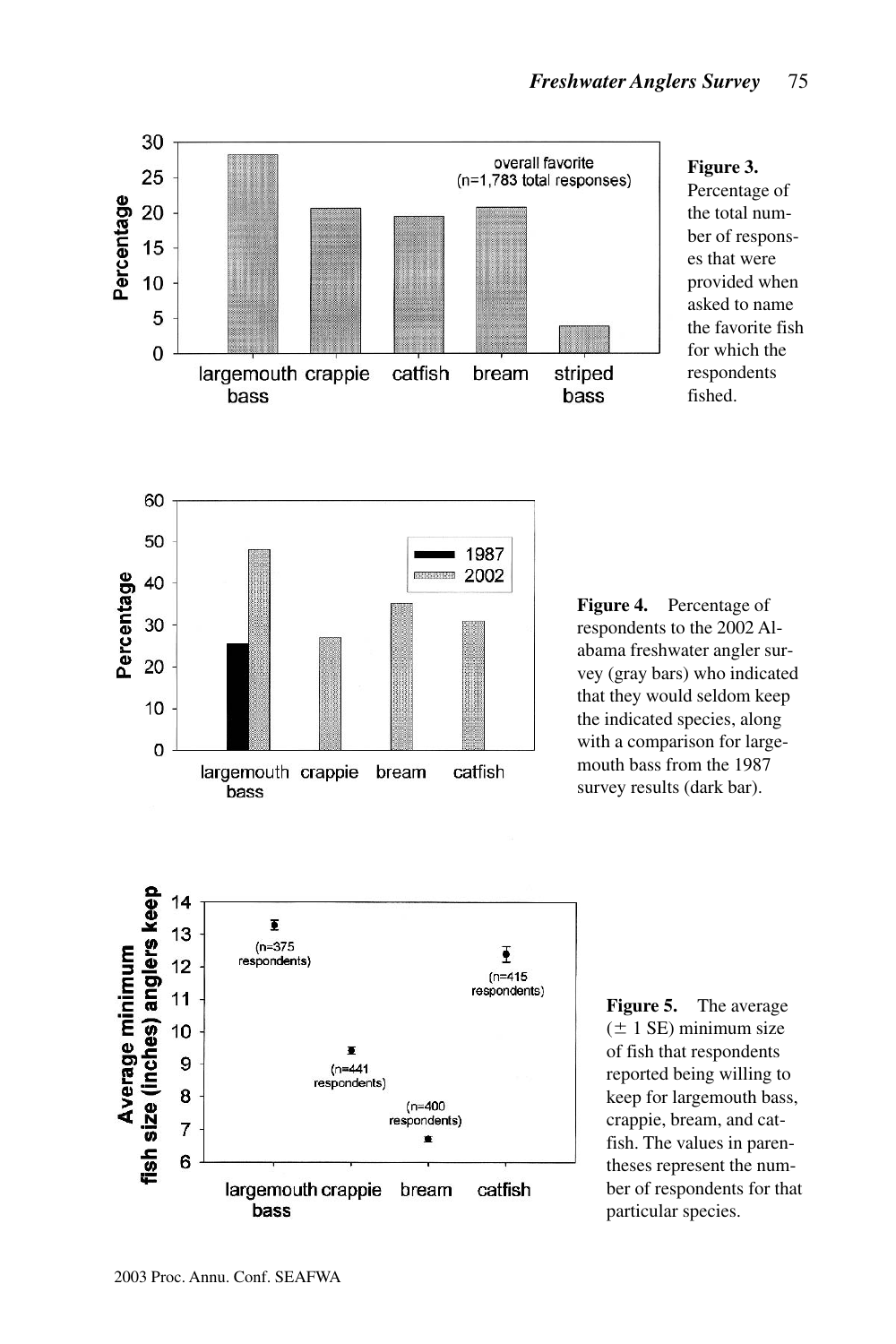# 76 **Wright et al.**

**Table 1.** Response by anglers to the question "Which of the following programs conducted by Alabama Division of Wildlife and Freshwater Fisheries are you familiar with?" Responses are listed in rank order for the 2002 survey. Empty cells in the 1987 column represent programs that were not included in the 1987 survey.

| Program                                 | 2002 % Familiar | 1987 % Familiar (Rank) |
|-----------------------------------------|-----------------|------------------------|
| Lifetime fishing license                | 55              | 39(3)                  |
| Public fishing lakes                    | 53              | 43 (1)                 |
| Public boat ramps                       | 48              | 41(2)                  |
| Outdoor Alabama magazine                | 45              | 14(8)                  |
| Outdoor Alabama TV                      | 44              |                        |
| Habitat protection/improve              | 34              | 17(7)                  |
| Pond management                         | 31              | 19(6)                  |
| Youth fishing rodeos                    | 26              |                        |
| Reservoir management                    | 25              | 20(4)                  |
| <b>Fish attractors</b>                  | 24              | 11(11)                 |
| Striped bass stocking                   | 23              | 19(5)                  |
| Aquatic plant management                | 17              | 6(13)                  |
| Aquatic education                       | 12              |                        |
| B.A.I.T.                                | 12              | 11(12)                 |
| Florida bass stocking                   | 11              | 12(9)                  |
| Not familiar with any of these programs | 13              | 26                     |

6.7 inches in 2002. These results suggest that anglers are becoming far more selective in the size of fish they are willing to harvest.

Of the 616 respondents, 43% fished for striped bass or hybrid striped bass during the past year. Of those that did not, they cited targeting others species, lack of knowledge, lack of availability, contamination, no interest, no opportunity, do not like to eat them, or a lack of time. Anglers fished for striped bass, hybrid striped bass, or either fish in a wide array of systems throughout Alabama.

#### Knowledge And Attitudes about ADWFF

Anglers were asked if they were familiar with programs and activities conducted by ADWFF. The top 3 programs in terms of familiarity were lifetime fishing licenses, public fishing lakes, and public boat ramps. These were also the top three in a similarly worded question in the 1987 survey (Table 1). The programs with which the public is least familiar include aquatic education, the Bass Anglers Information Team program (B.A.I.T., which is a voluntary reporting of tournament angling), and Florida strain largemouth bass stocking. The programs with which anglers were less familiar were similar to those from the 1987 survey. For all but one program, Florida largemouth bass stocking, the anglers reported greater familiarity with ADWFF programs in 2002 than in 1987. Only 10% of anglers responded that they subscribed to Outdoor Alabama Magazine. This percentage is an overestimate of the subscriptions since the total circulation is only about 7100 and 10% of licensed anglers would be more than 40,000. It is likely that respondents are confusing Outdoor Alabama Magazine with other publications such as Alabama Game and Fish magazine, a privately published magazine often with information and articles from ADWFF.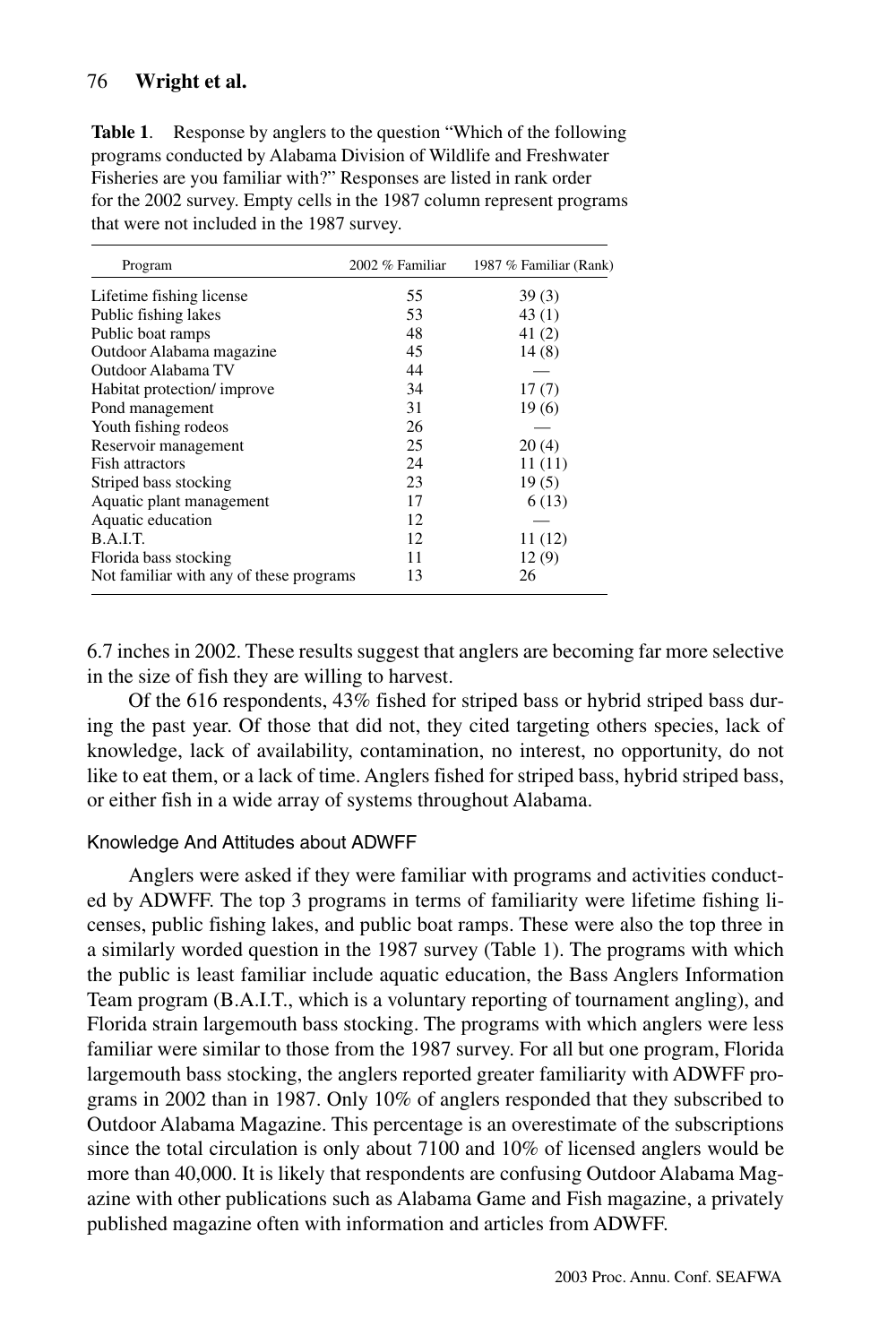|                           | 2002                       | 1987                       |
|---------------------------|----------------------------|----------------------------|
|                           |                            |                            |
| Activity                  | average rank of importance | average rank of importance |
| Habitat protection        | 2.9                        |                            |
| River & stream management | 4.3                        | 2                          |
| Hatchery -public waters   | 4.7                        | (5)                        |
| County lakes              | 5.4                        | 3                          |
| Reservoir management      | 5.4                        | 4                          |
| Aquatic education         | 7.1                        |                            |
| Fishing access            | 7.3                        | 6                          |
| Fish attractors           | 7.4                        |                            |
| Pond management           | 7.8                        | 8                          |
| Hatchery - private ponds  | 7.9                        | (5)                        |
| Boat ramp development     | 8.1                        | 9                          |
| Outdoor Alabama           | 9.7                        |                            |

**Table 2.** The average rank of importance given by anglers to selected activities conducted by the Alabama Division of Wildlife and Freshwater Fisheries. Ranks in parentheses under the 1987 survey indicate hatchery production with no distinction between that for public and private waters.

When asked to rank ADWFF programs by importance, those activities that are typically associated with active management on public waters were ranked highest (Table 2). Habitat protection, river and stream management, and hatchery production for the stocking of public waters were ranked as the most important activities. While it is impossible to compare rankings between the 1987 and 2002 surveys directly (due to the inclusion of some different categories), for the categories in common, the 2002 rankings agreed completely with that from the 1987 survey. Lowest ranked programs were hatchery production for private ponds, boat ramp development, and the Outdoor Alabama television program. Similarly, anglers from both the 2002 and 1987 surveys agreed that a combination of research and public opinion should be used to make fisheries management decisions—80% of the 629 respondents thought management should be based on a combination of scientific research and public opinion, while 12% thought decisions should be based only on scientific research, 4% thought it should be based only on public opinion, and 4% either were not sure or had no opinion. On 2 specific management issues, anglers were generally in favor of stocking striped bass (55% in favor, 13% against, and 30% no opinion) and Florida largemouth bass (58% in favor, 8% against, and 35% no opinion) into Alabama's public waters.

As in 1987, anglers still do not understand how ADWFF is funded. The percent of anglers that erroneously thought that ADWFF is funded at least in part by general tax dollars increased from 9% in 1987 to 27% in 2002. Logistic regression using demographic predictors revealed that no demographic variable significantly contributed to a model that correctly predicted incorrect or uncertain response. When only correct versus incorrect responses were analyzed, education level and gender of the respondent contributed to a predictive logistic model.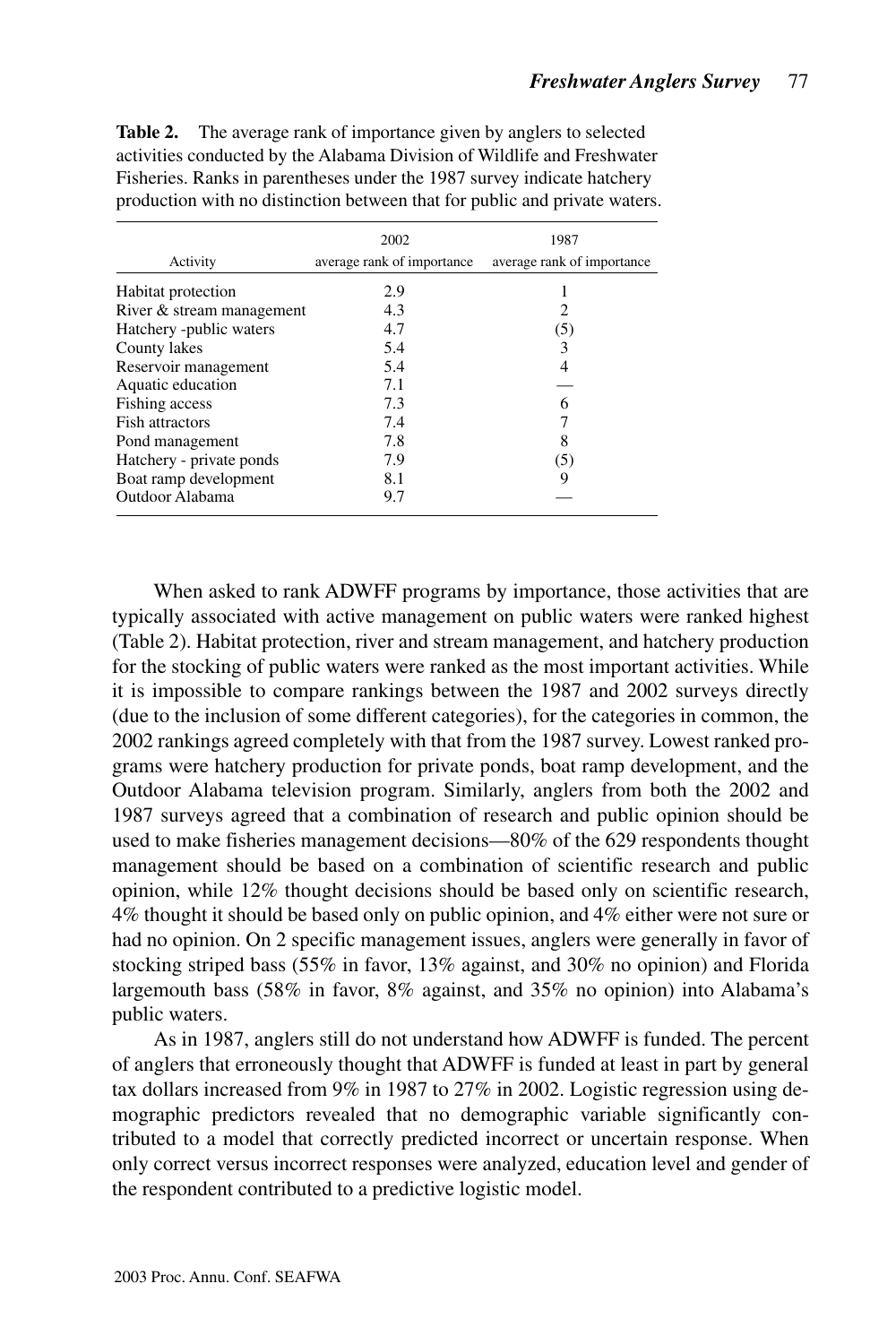### 78 **Wright et al.**

# **Conclusions**

Responses to the 2002 survey, while largely consistent with those in 1987, had some notable differences. The age distribution of anglers has slightly shifted to older age-classes and the percentage of female anglers responding declined slightly. In addition, there is a suggestion of relatively limited recruitment into the angling population once individuals have reached their teens. Anglers are more reluctant to keep fish now as compared to 1987, typically keeping only larger fish. Largemouth bass continues to rank as the most important fish sought by Alabama's licensed anglers. Largemouth bass are of particular interest to tournament anglers who make up a small but economically important constituency.

The knowledge of Alabama's anglers about the activities and management by ADWFF is somewhat mixed. Anglers seem to be aware of many of the initiatives by the agency but many do not understand how ADWFF is funded. While they are aware of many of the public outreach and education programs, anglers continue to rank 'hands on' management above these efforts in importance.

# **Acknowledgments**

We thank T. DeVries, D. Smith, S. Herrington, A. Norris, A. Peer, and the clerical staff of the Division of Wildlife and Freshwater Fisheries for their help in finding, sorting through, and identifying randomly-selected licenses, as well as T. DeVries for entering the license information (for 2000 license holders) and all of the respondent data. Funding for this research was provided by the Alabama Department of Conservation and Natural Resources through the Federal Aid in Sportfish Restoration Project F-40-R.

# **Literature Cited**

- Bray, G.S., J.T. Forbes, H.L. Schramm, Jr., D.A. Gill. 1996. Characteristics of respondents and non-respondents to mail and telephone angler surveys. Proceedings of the Annual Conference of Southeastern Association of Fish and Wildlife Agencies 50:156–162.
- Brown, T.L. 1991. Use and abuse of mail surveys in fisheries management. American Fisheries Society Symposium 12:255–261.
- Hunt, K.M. and R.B. Ditton. 1996. Using survey research in support of fisheries management: the 1994 Texas statewide angler survey. American Fisheries Society Symposium 16:236–244.
- Kerr, S.J. and K.K. Kamke. 2003. Competitive fishing in freshwaters of North America: a survey of Canadian and U.S. Jurisdictions. Fisheries 28:26–31.
- Knuth, B.A. and S.L. McMullin. 1996. Measuring the human dimensions of recreational fisheries. Pages 651–684 *in* B.R. Murphy and D.W. Willis, editors. Fisheries techniques, 2nd edition. American Fisheries Society, Bethesda, Maryland.
- Krueger, C.C. and D.J. Decker. 1993. The process of fisheries management. Pages 33–54 *in* C.C. Kohler and W.A. Hubert, editors. Inland fisheries management in North America. American Fisheries Society, Bethesda, Maryland.